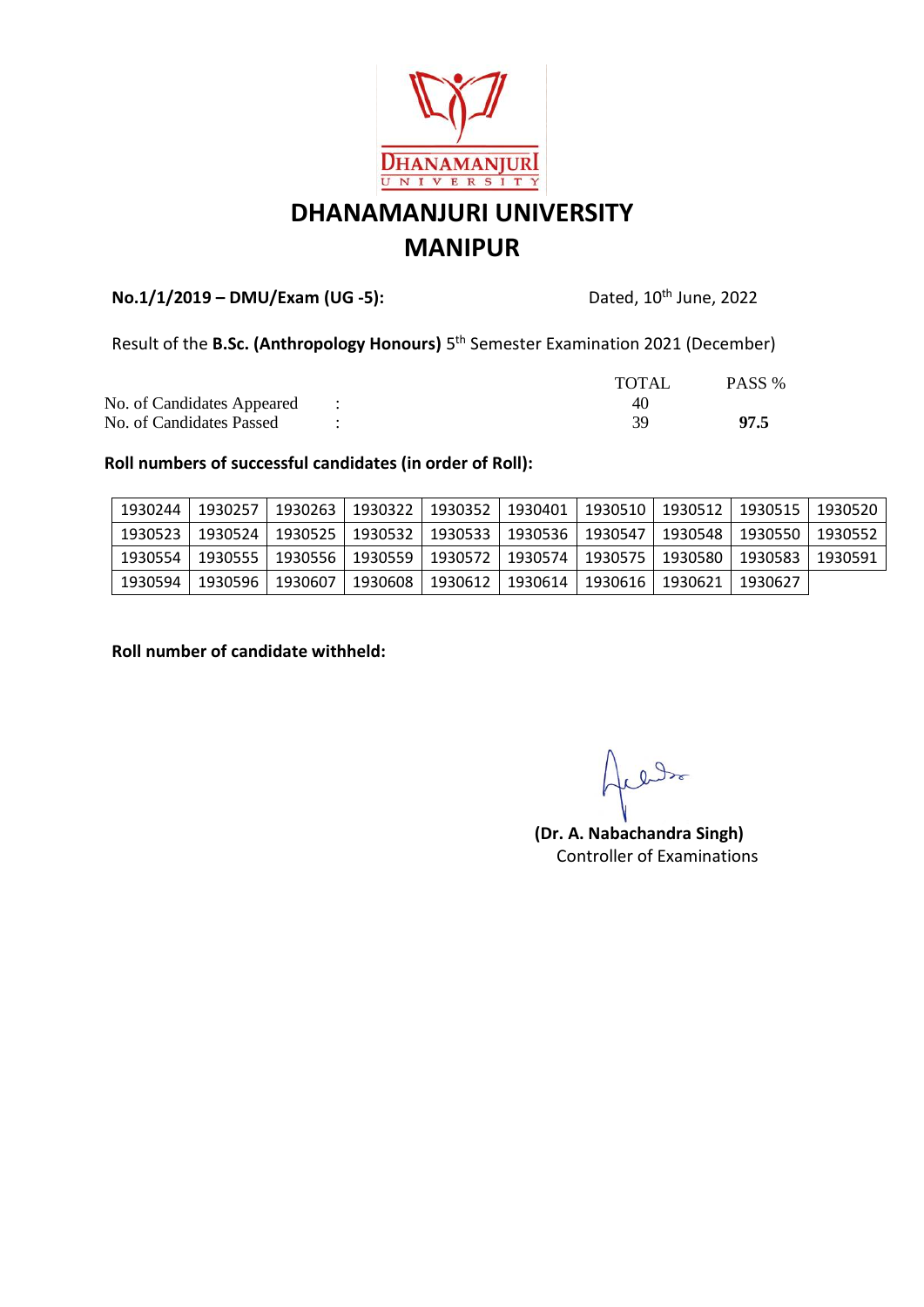

**No.1/1/2019 – DMU/Exam (UG -5):** Dated, 10th June, 2022

Result of the **B.Sc. (Computer Science Honours)** 5 th Semester Examination 2021 (December)

|                              | <b>TOTAL</b> | PASS % |
|------------------------------|--------------|--------|
| No. of Candidates Appeared : |              |        |
| No. of Candidates Passed     |              | 100    |

| 1930005 l | 1930018   1930037   1930042   1930054   1930063   1930076   1930088   1930167   1930226 |  |  |  |  |
|-----------|-----------------------------------------------------------------------------------------|--|--|--|--|
| 1930234 I | 1930250   1930300   1930308   1930317   1930319   1930342   1930381   1930386   1930389 |  |  |  |  |
|           | 1930431   1930540   1930541   1930545   1930569   1930639                               |  |  |  |  |

och es

**(Dr. A. Nabachandra Singh)** Controller of Examinations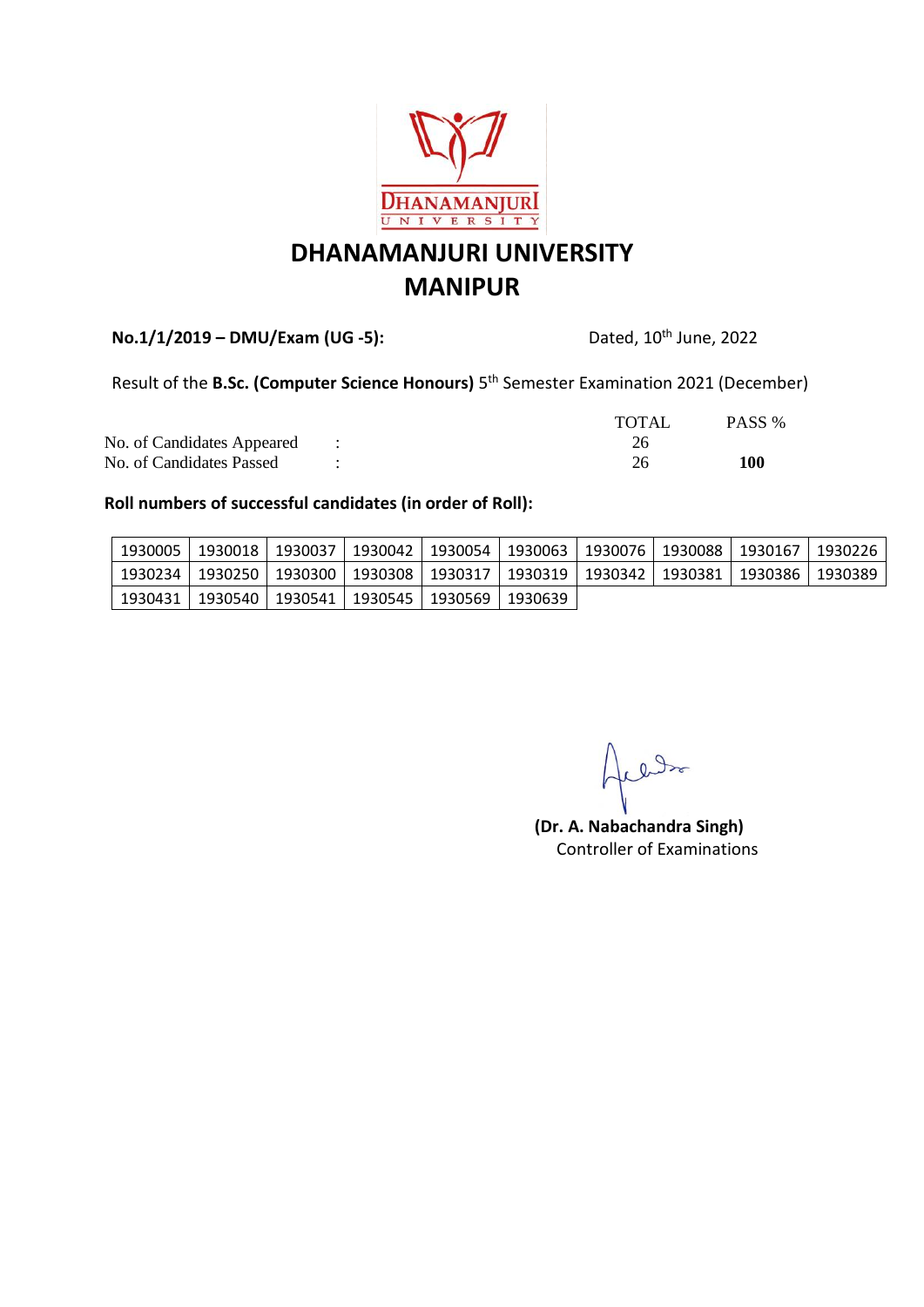

## **No.1/1/2019 – DMU/Exam (UG -5):** Dated, 10th June, 2022

Result of the **B.Sc. (Electronics Honours)** 5<sup>th</sup> Semester Examination 2021 (December)

|                              | <b>TOTAL</b> | PASS % |
|------------------------------|--------------|--------|
| No. of Candidates Appeared : |              |        |
| No. of Candidates Passed     |              | 100    |

| ' 1930546   1930560   1930643   1930645   1930647   1930652 |  |  |  |  |  |
|-------------------------------------------------------------|--|--|--|--|--|

och 1

**(Dr. A. Nabachandra Singh)** Controller of Examinations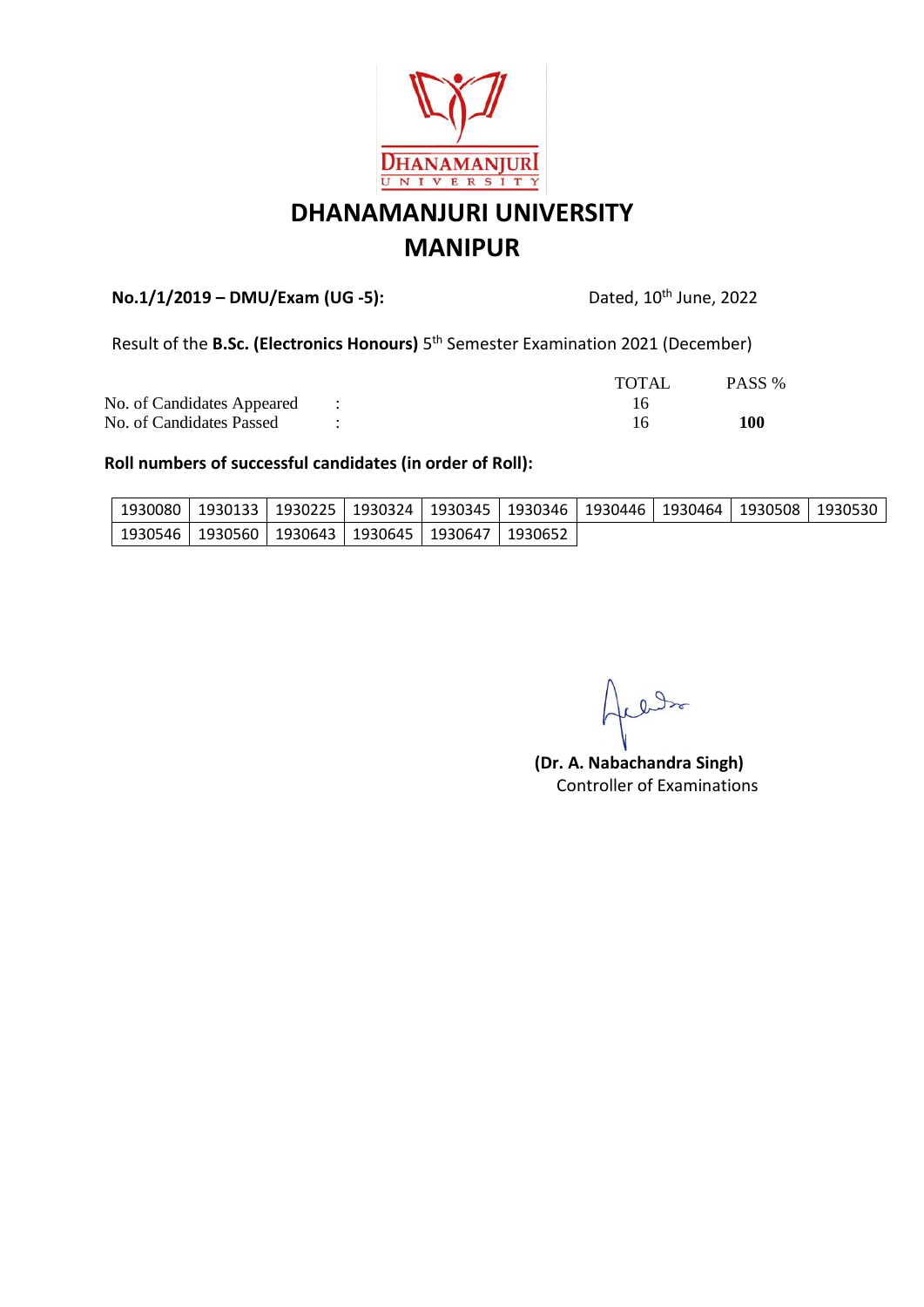

**No.1/1/2019 – DMU/Exam (UG -5):** Dated, 10th June, 2022

Result of the **B.Sc. (Geology Honours)** 5 th Semester Examination 2021 (December)

|                              | <b>TOTAL</b> | PASS % |
|------------------------------|--------------|--------|
| No. of Candidates Appeared : |              |        |
| No. of Candidates Passed     |              | 100    |

| 1930069 |                                                                                                   | 1930070   1930087   1930092   1930098 | 1930104   1930111   1930134   1930228   1930265 |  |  |
|---------|---------------------------------------------------------------------------------------------------|---------------------------------------|-------------------------------------------------|--|--|
|         | 1930271   1930274   1930279   1930314   1930337   1930354   1930376   1930384   1930452   1930463 |                                       |                                                 |  |  |
|         | 1930507   1930511   1930632                                                                       |                                       |                                                 |  |  |

och en

**(Dr. A. Nabachandra Singh)** Controller of Examinations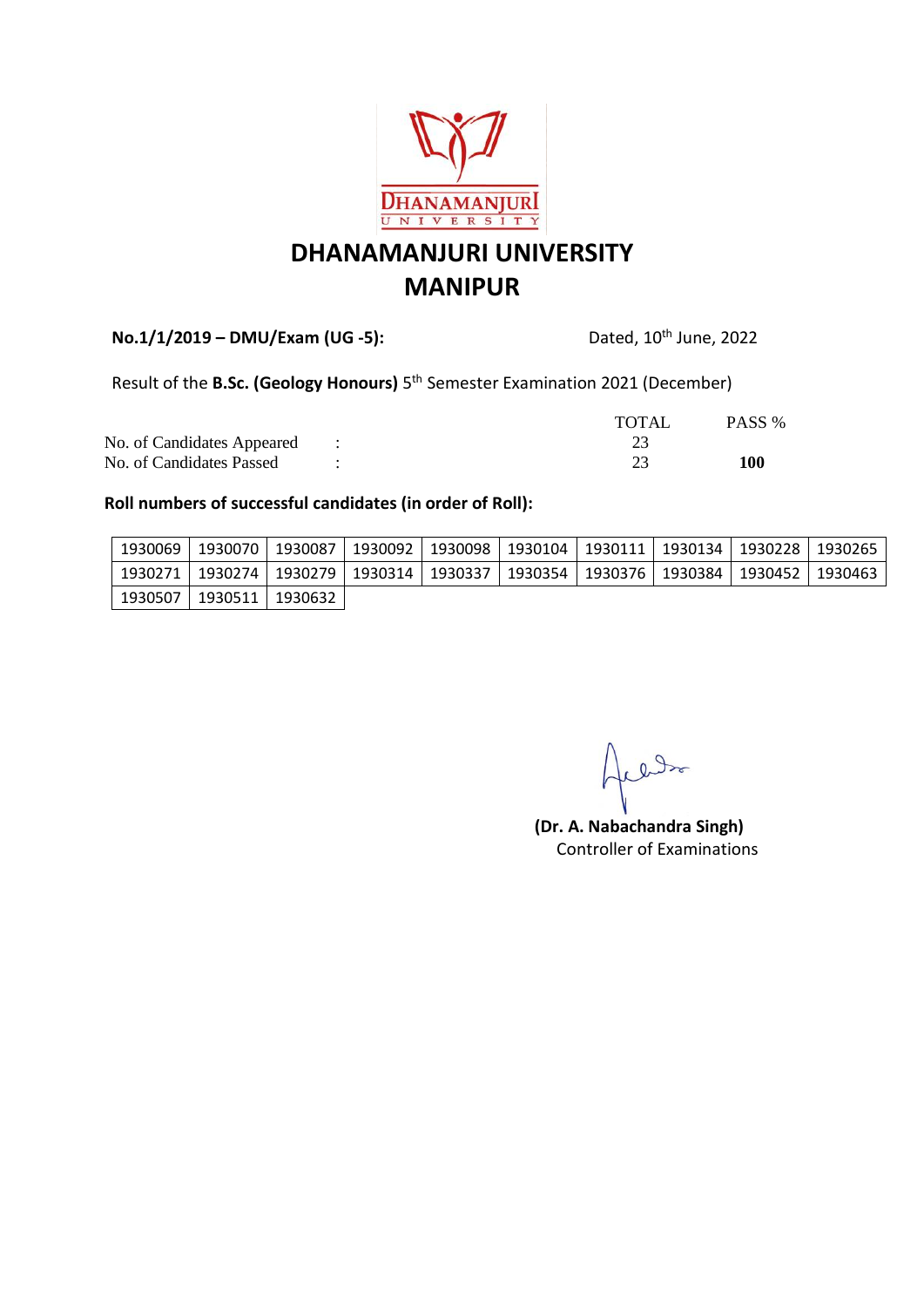

## **No.1/1/2019 – DMU/Exam (UG -5):** Dated, 10th June, 2022

Result of the **B.Sc. (Home Science Honours)** 5 th Semester Examination 2021 (December)

|                              | TOTAL | PASS % |
|------------------------------|-------|--------|
| No. of Candidates Appeared : |       |        |
| No. of Candidates Passed     |       | 86.7   |

#### **Roll numbers of successful candidates (in order of Roll):**

| 1840022 | 1840033 | 1940004 | 1940005 | 1940025 | 1940026 | 1940032 | 1940033 | 1940035 | 1940041 |
|---------|---------|---------|---------|---------|---------|---------|---------|---------|---------|
| 1940049 | 1940051 | 1940052 | 1940063 | 1940064 | 1940082 | 1940092 | 1940096 | 1940100 | 1940106 |
| 1940110 | 1940114 | 1940120 | 1940150 | 1940158 | 1940161 | 1940164 | 1940173 | 1940176 | 1940178 |
| 1940179 | 1940181 | 1940182 | 1940187 | 1940189 | 1940190 | 1940194 | 1940197 | 1940198 | 1940207 |
| 1940210 | 1940212 | 1940215 | 1940222 | 1940234 | 1940237 | 1940246 | 1940249 | 1940250 | 1940252 |
| 1940253 | 1940256 |         |         |         |         |         |         |         |         |

#### **Roll number of candidate withheld (in order of Roll):**

| 1940071   1940139   1940167   1940204   1940221   1940245   1940254   1940257 |  |  |  |  |  |  |  |  |
|-------------------------------------------------------------------------------|--|--|--|--|--|--|--|--|
|-------------------------------------------------------------------------------|--|--|--|--|--|--|--|--|

reds

**(Dr. A. Nabachandra Singh)** Controller of Examinations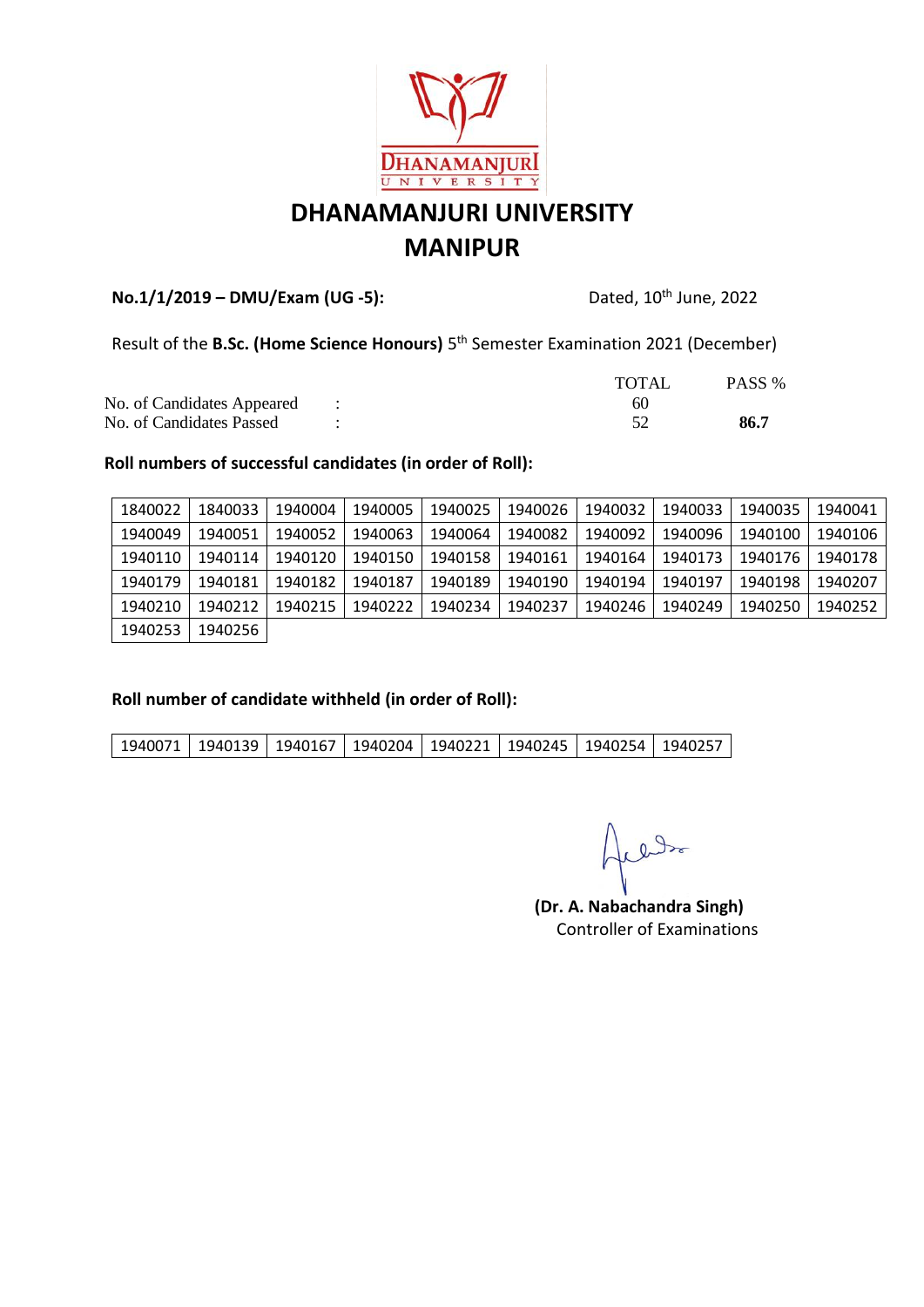

## **No.1/1/2019 – DMU/Exam (UG -5):** Dated, 10th June, 2022

Result of the **B.Sc. (Physics Honours)** 5<sup>th</sup> Semester Examination 2021 (December)

|                              | <b>TOTAL</b> | PASS % |
|------------------------------|--------------|--------|
| No. of Candidates Appeared : | 96           |        |
| No. of Candidates Passed     |              | 98.9   |

### **Roll numbers of successful candidates (in order of Roll):**

| 1930002 | 1930006 | 1930007 | 1930010 | 1930024 | 1930045 | 1930049 | 1930050 | 1930083 | 1930102 |
|---------|---------|---------|---------|---------|---------|---------|---------|---------|---------|
| 1930106 | 1930114 | 1930124 | 1930130 | 1930131 | 1930138 | 1930141 | 1930142 | 1930153 | 1930154 |
| 1930155 | 1930157 | 1930160 | 1930164 | 1930184 | 1930188 | 1930189 | 1930192 | 1930193 | 1930203 |
| 1930216 | 1930221 | 1930223 | 1930243 | 1930256 | 1930260 | 1930261 | 1930264 | 1930268 | 1930269 |
| 1930272 | 1930286 | 1930290 | 1930295 | 1930296 | 1930303 | 1930325 | 1930331 | 1930332 | 1930335 |
| 1930336 | 1930338 | 1930340 | 1930343 | 1930353 | 1930355 | 1930365 | 1930392 | 1930395 | 1930396 |
| 1930402 | 1930407 | 1930410 | 1930413 | 1930415 | 1930419 | 1930425 | 1930458 | 1930466 | 1930490 |
| 1930517 | 1930527 | 1930539 | 1930553 | 1930562 | 1930567 | 1930568 | 1930571 | 1930582 | 1930590 |
| 1930601 | 1930605 | 1930606 | 1930622 | 1930628 | 1930629 | 1930633 | 1930634 | 1940003 | 1940006 |
| 1940012 | 1940018 | 1940072 | 1940141 | 1940146 | 1940199 | 1940242 |         |         |         |

### **Roll number of candidate withheld:**

1930266

le late

**(Dr. A. Nabachandra Singh)** Controller of Examinations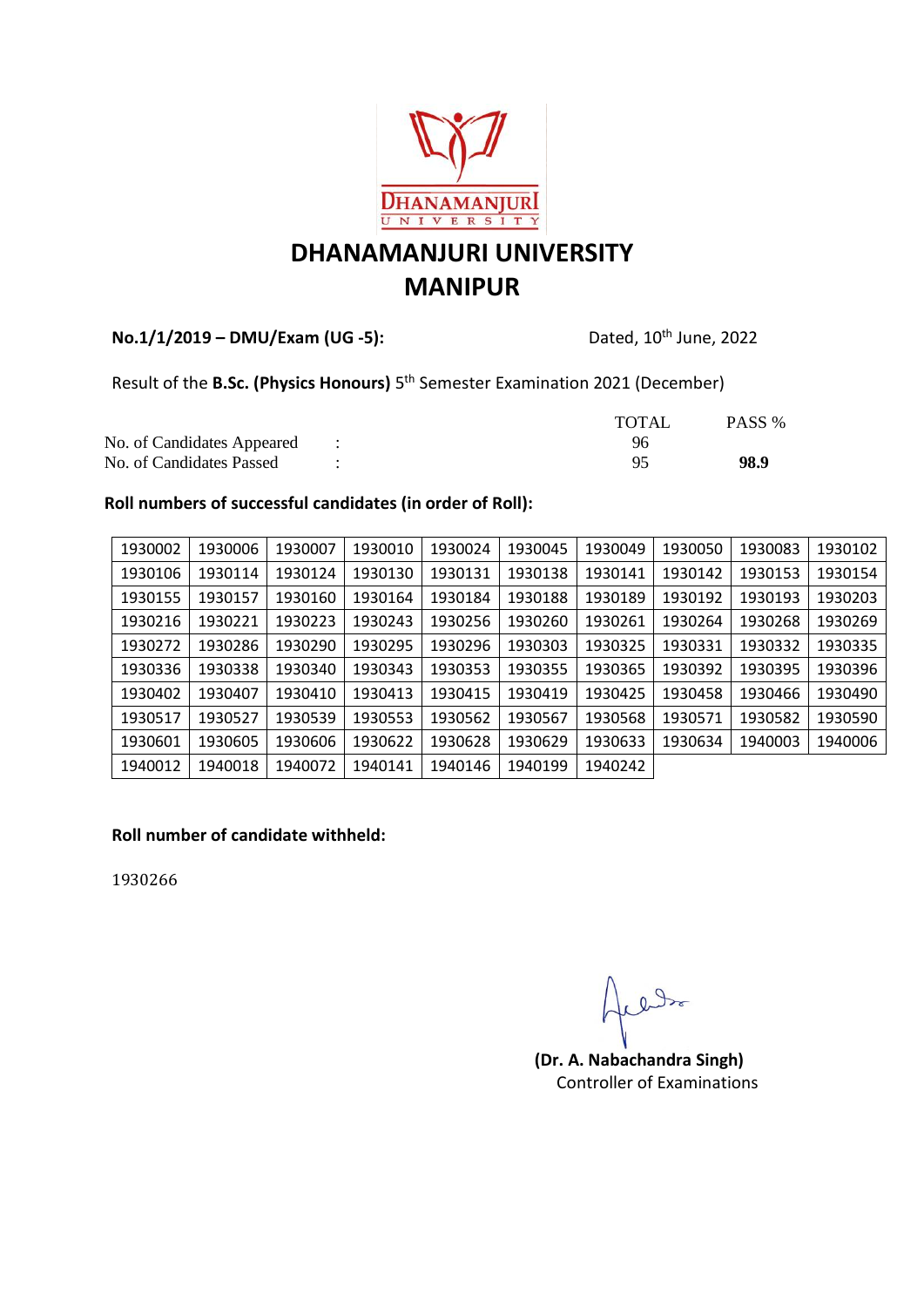

**No.1/1/2019 – DMU/Exam (UG -5):** Dated, 10th June, 2022

Result of the **B.Sc. (Statistics Honours)** 5<sup>th</sup> Semester Examination 2021 (December)

|                              | TOTAL | PASS % |
|------------------------------|-------|--------|
| No. of Candidates Appeared : |       |        |
| No. of Candidates Passed     |       | 100    |

| 1930004   1930032   1930075   1930077   1930089   1930096   1930148   1930156   1930159   1930163 |  |  |  |  |  |
|---------------------------------------------------------------------------------------------------|--|--|--|--|--|
| ∣1930251   1930275   1930310   1930351   1930369   1930497   1930579   1930611                    |  |  |  |  |  |

1ledos

**(Dr. A. Nabachandra Singh)** Controller of Examinations